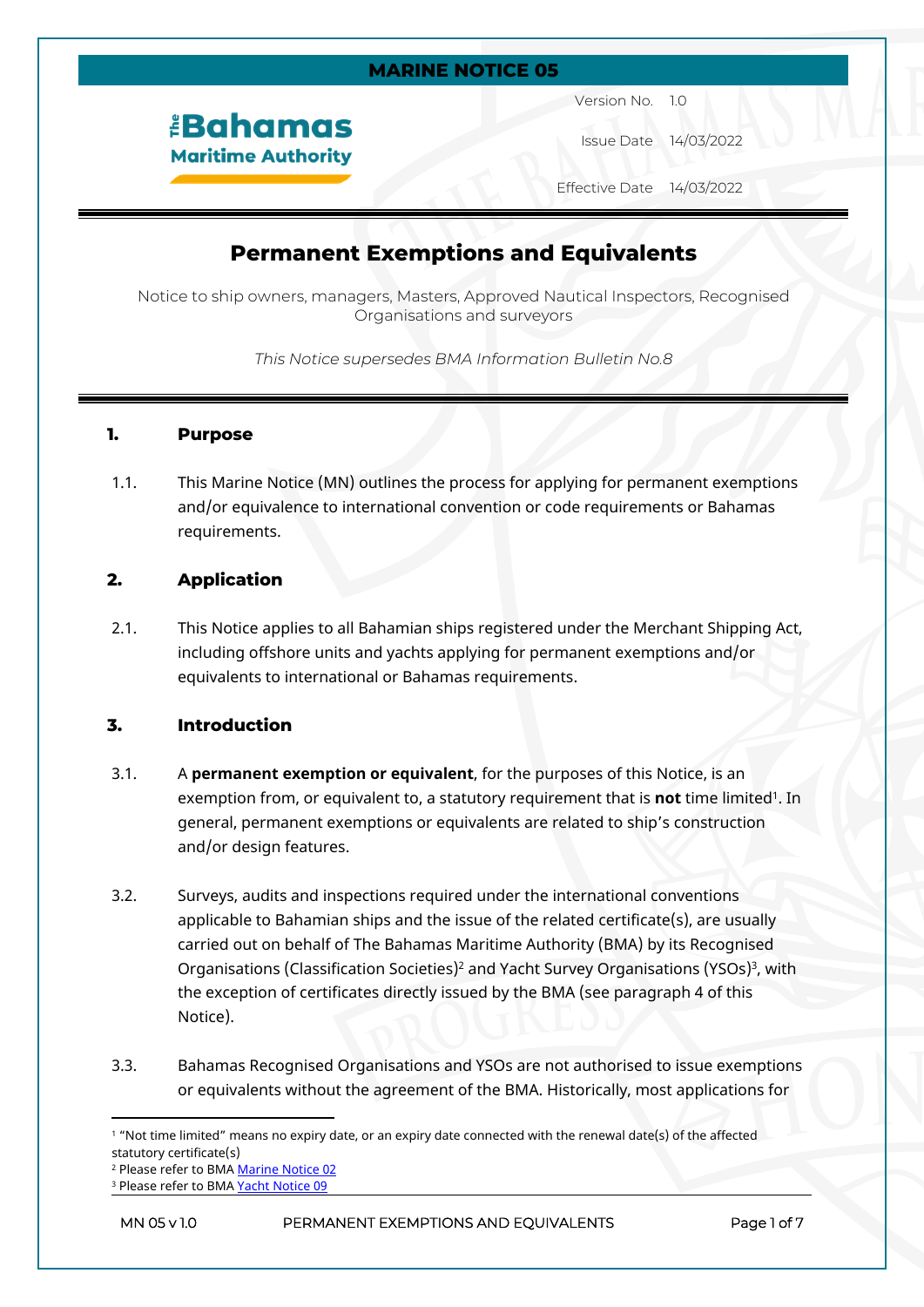

exemptions or equivalents were to be addressed to the BMA via the Recognised Organisation and the Recognised Organisation issued the related Exemption Certificate etc.

3.4. In order to ensure that all permanent exemptions are properly recorded to the International Maritime Organization (IMO) Global Integrated Shipping Information System (GISIS), the BMA intends to take over the issuance of permanent exemption and equivalent certificates with effect from **01 July 2022**.

# **4. Documents issued by the BMA**

- 4.1. The following documents are directly issued by the BMA:
	- i. Certificate of Registry;
	- ii. Carving & Marking Note;
	- iii. Continuous Synopsis Record;
	- iv. Ship Radio Station Licence;
	- v. Minimum Safe Manning Document;
	- vi. LRIT Conformance Test Report;
	- vii. Declaration of Maritime Labour Compliance Part I;
	- viii. MLC 2006 Exemptions, equivalence or interpretations.
- 4.2. The following process is applicable whenever the Company<sup>4</sup> needs to apply for:
	- i. A permanent exemption from LRIT or MLC 2006 requirements;
	- ii. Acceptance of an equivalence for MLC 2006.
- 4.3. Any request for exemption relating to the construction and equipment requirements of MLC 2006 shall be submitted as per Marine Notice 05.
- 4.4. The request shall be addressed to the BMA department that issued the relevant certificate. Information supplied with the application should be inclusive of, but not limited to, the following:
	- i. Reason and justification for application;
	- ii. Mitigating measures that have been or will be introduced;
	- iii. Supporting documentation.
	- iv. Urgency of the application.

<sup>4</sup> The "Company" is the entity responsible for the management of the ship in accordance with the ISM Code. For ships to which the ISM Code is not applicable, the Company is the Managing Owner in accordance with Section 52 of the Merchant Shipping Act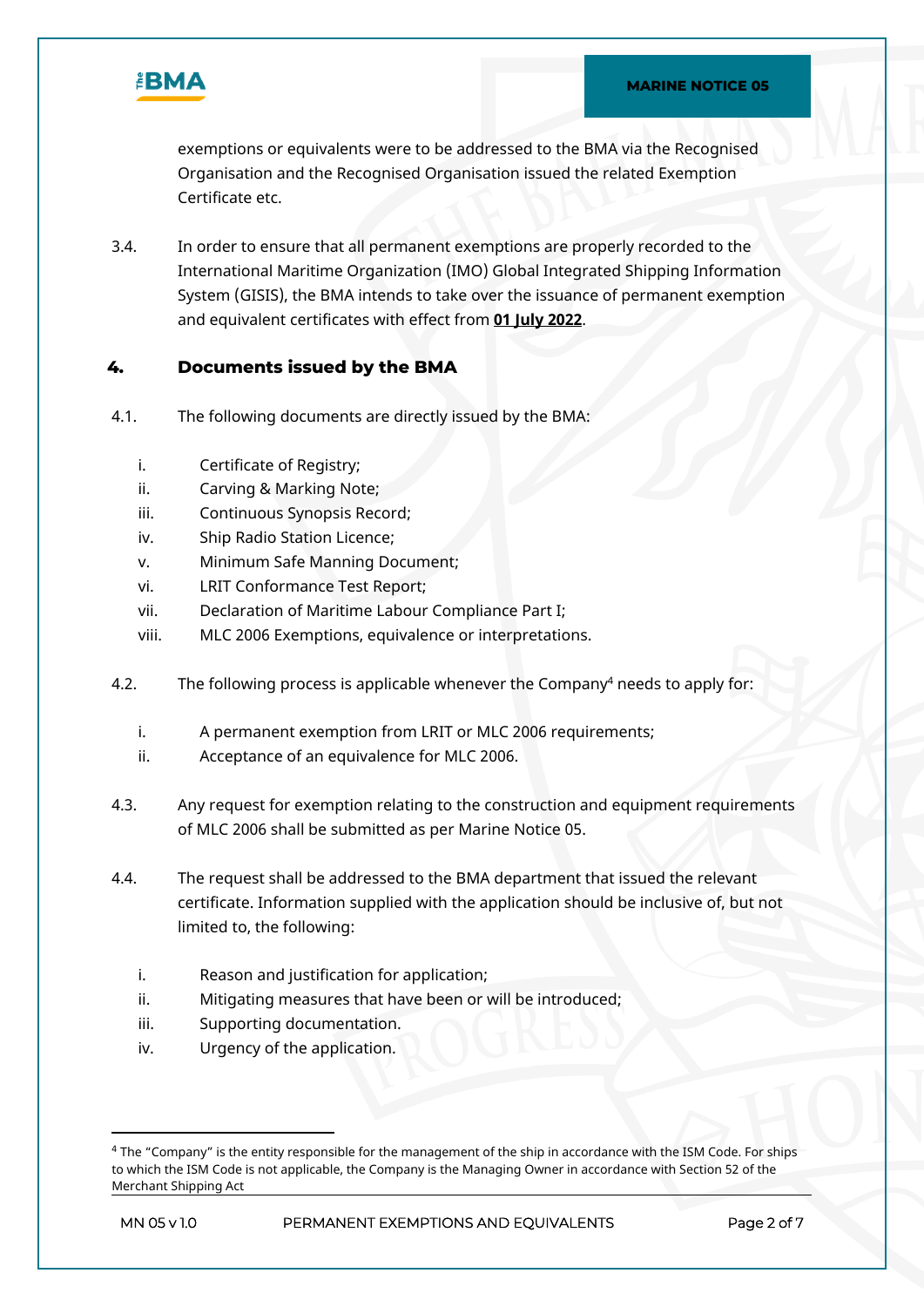

- 4.5. All submissions shall be in a written format, preferably by email. The BMA will notify the Company and the relevant Recognised Organisation of its decision and/or comments.
- 4.6. Where the BMA issues an exemption or equivalence certificate, or a statement of interpretation of MLC 2006, the BMA will provide a copy to the relevant Recognised Organisation.
- 4.7. Where the BMA approves an application, Recognised Organisations shall verify that the conditions, if any, under which the approval was accepted are implemented.
- 4.8. Any decisions made by the BMA shall be treated on a case-by-case basis.

# **5. Documents issued by Recognised Organisations - Procedure for Permanent Exemptions and Equivalents**

### 5.1. **Until 30 June 2022**

- 5.1.1. Applications for the following are to be made to the BMA via the Recognised Organisation that issued the affected certificate (with the exception of certificates listed in paragraph 4):
	- i. Exemptions to statutory provisions; or
	- ii. Equivalents to statutory provisions.
- 5.1.2. The following process is applicable whenever the Company needs to apply for:
	- i. A permanent exemption from an international convention requirement (other than LRIT and MLC 2006 (with the exception of construction and equipment requirements));
	- ii. An acceptance of an equivalent arrangement to an international convention requirement (other than MLC 2006 (with the exception of construction and equipment requirements));
- 5.1.3. The request shall be addressed to the Recognised Organisation that issued the relevant certificate. Information supplied with the application should include:
	- i. Reason and justification for application;
	- ii. Safety measures that have been or will be introduced, including risk assessment where applicable;
	- iii. Supporting documentation.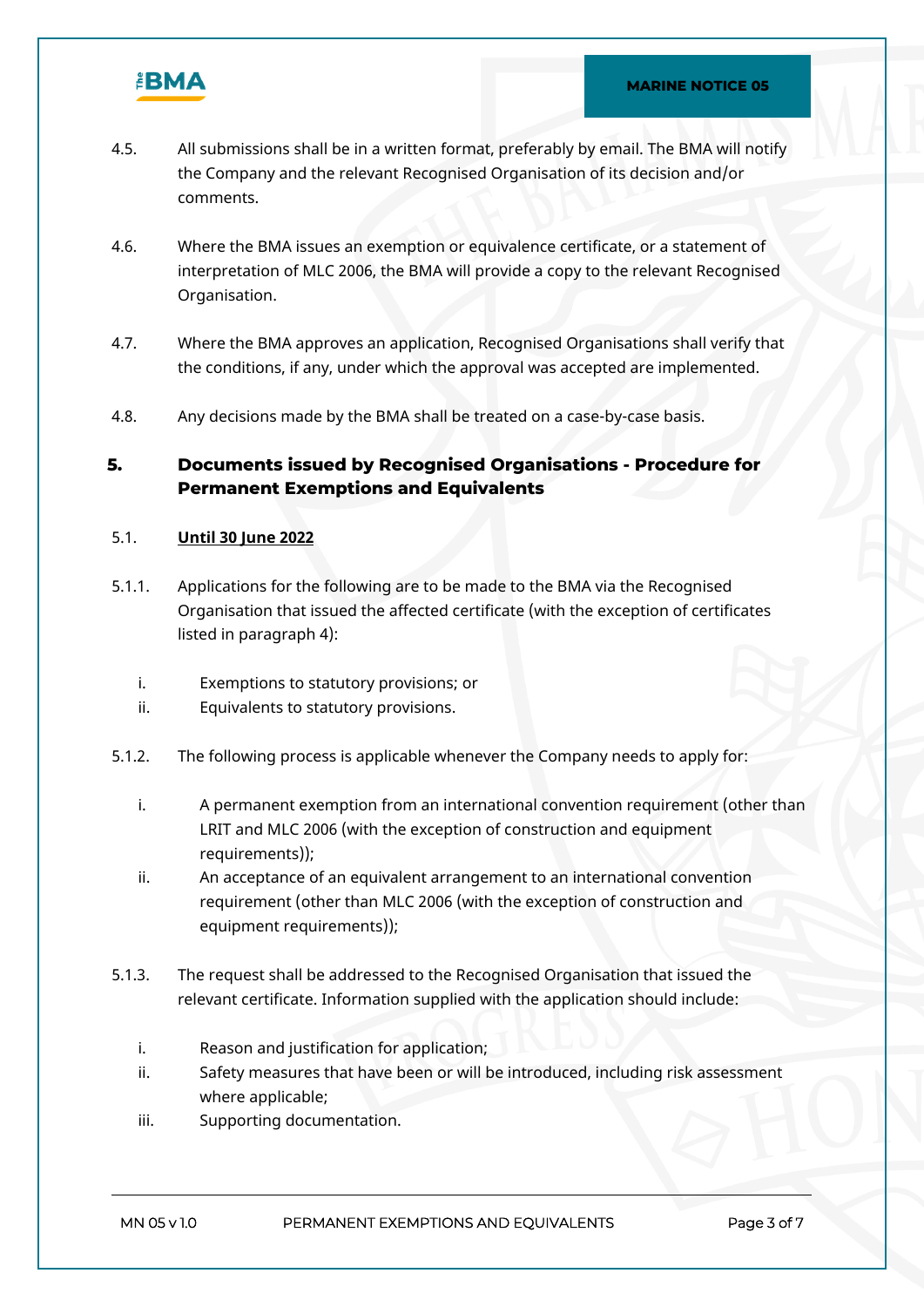

- 5.1.4. Recognised Organisations shall review applications prior to submitting an outcome of their assessment to the BMA. The assessment shall, amongst other things, take into consideration:
	- i. Provisions contained in any applicable international Convention, Code or IMO Circular;
	- ii. Any relevant Bahamas requirements;
	- iii. Reason and justification for application;
	- iv. Urgency of the application.
- 5.1.5. Any request for acceptance of an equivalent arrangement shall contain full details of the safety case conducted by the Company, using the relevant IMO methodology wherever possible, such as those described in IMO Circulars MSC/Circ.1002, MSC.1/Circ.1212, MSC.1/Circ.1455, etc.
- 5.1.6. In their submission to the BMA, the Recognised Organisation shall clearly indicate their support or reservation of any aspect of the application, and if relevant, any recommendations or conditions that may be considered.
- 5.1.7. All submissions shall be in a written format, preferably by email. The BMA will notify the Recognised Organisation of its decision or comments.
- 5.1.8. Where the BMA approves an application, Recognised Organisations shall ensure that the conditions, if any, under which the approval was accepted are endorsed either on the existing affected statutory certificate or on the new certificate, or that an appropriate exemption certificate is issued in accordance with the Recognised Organisation's established procedures.
- 5.1.9. Any decisions made by the BMA shall be treated on a case-by-case basis.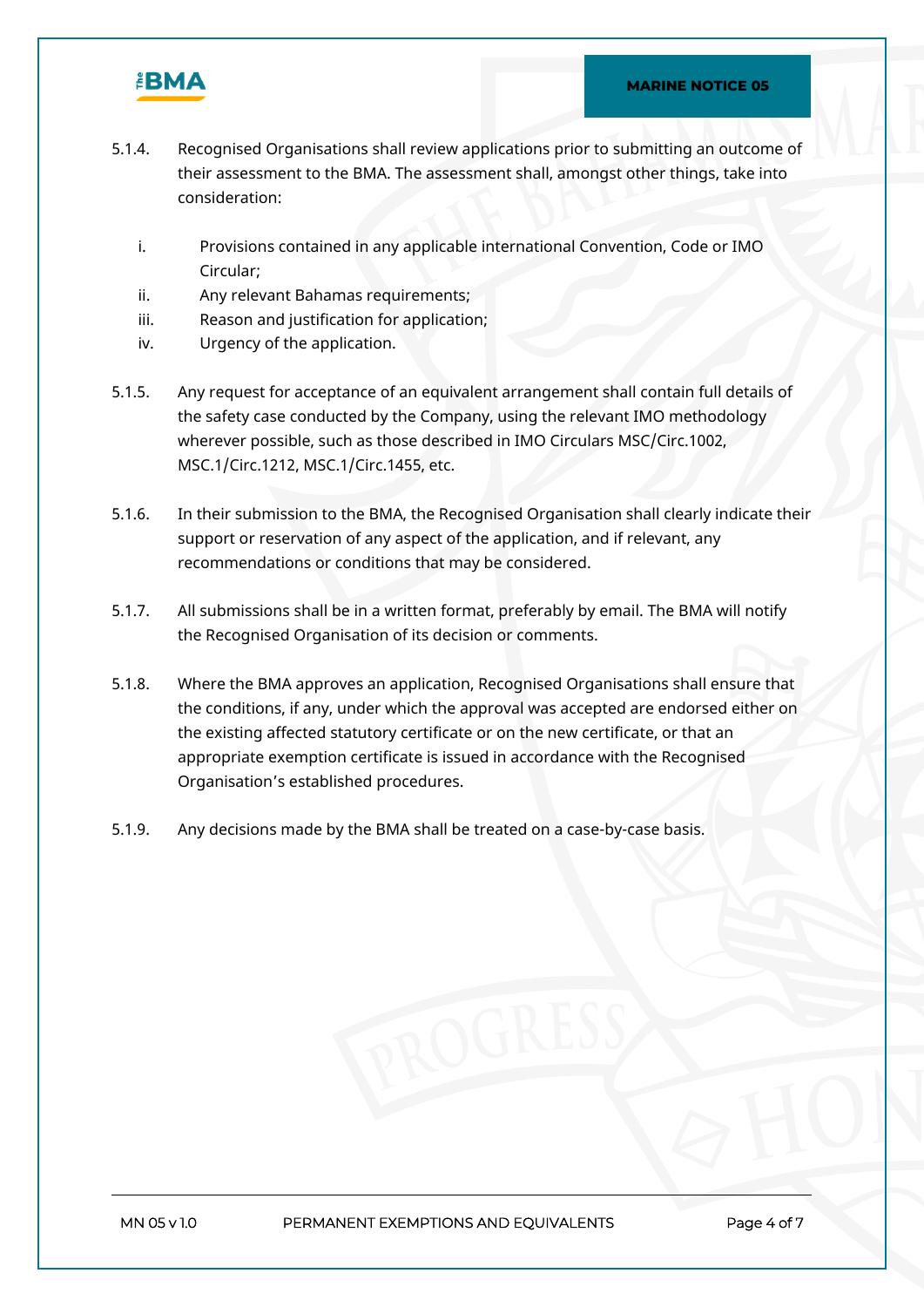

## 5.2. **On and after 01 July 2022**

- 5.2.1. Applications for the following are to be made directly to the BMA by the Company or the Recognised Organisation that issued the affected certificate:
	- i. Exemptions to statutory provisions; or
	- ii. Equivalents to statutory provisions; or
- 5.2.2. The following process is applicable whenever the Company needs to apply for:
	- i. A permanent exemption from an international convention requirement;
	- ii. An acceptance of an equivalent arrangement to an international convention requirement;
- 5.2.3. The request shall be addressed to the BMA [\(tech@bahamasmaritime.com](mailto:tech@bahamasmaritime.com)). Information supplied with the application should include:
	- i. Reason and justification for application, including the list of arrangements or equipment to be exempted and relevant Convention or Code Chapter and Regulation, including the reference to the Regulation(s) that confers authority for the exemption;
	- ii. Safety measures that have been or will be introduced, including risk assessment where applicable;
	- iii. Supporting documentation.
- 5.2.4. Any request for acceptance of an equivalent arrangement shall contain full details of the safety case conducted by the Company, using the relevant IMO methodology wherever possible, such as those described in IMO Circulars MSC/Circ.1002, MSC.1/Circ.1212, MSC.1/Circ.1455, etc.
- 5.2.5. If the submission is being made by a Recognised Organisation, the application shall clearly indicate the Recognised Organisation's support or reservation of any aspect of the application, and if relevant, any recommendations or conditions that may be considered.
- 5.2.6. Where the BMA approves an application, an appropriate exemption certificate and invoice will be issued electronically.
- 5.2.7. The fee for the issue of an exemption certificate is as follows:
	- i. Issuance fee (including up to one hour of review work) \$150
	- ii. Fee for additional review work (when required)  $$150/hour or part thereof.$

**MN 05 v 1.0 PERMANENT EXEMPTIONS AND EQUIVALENTS Page 5 of 7**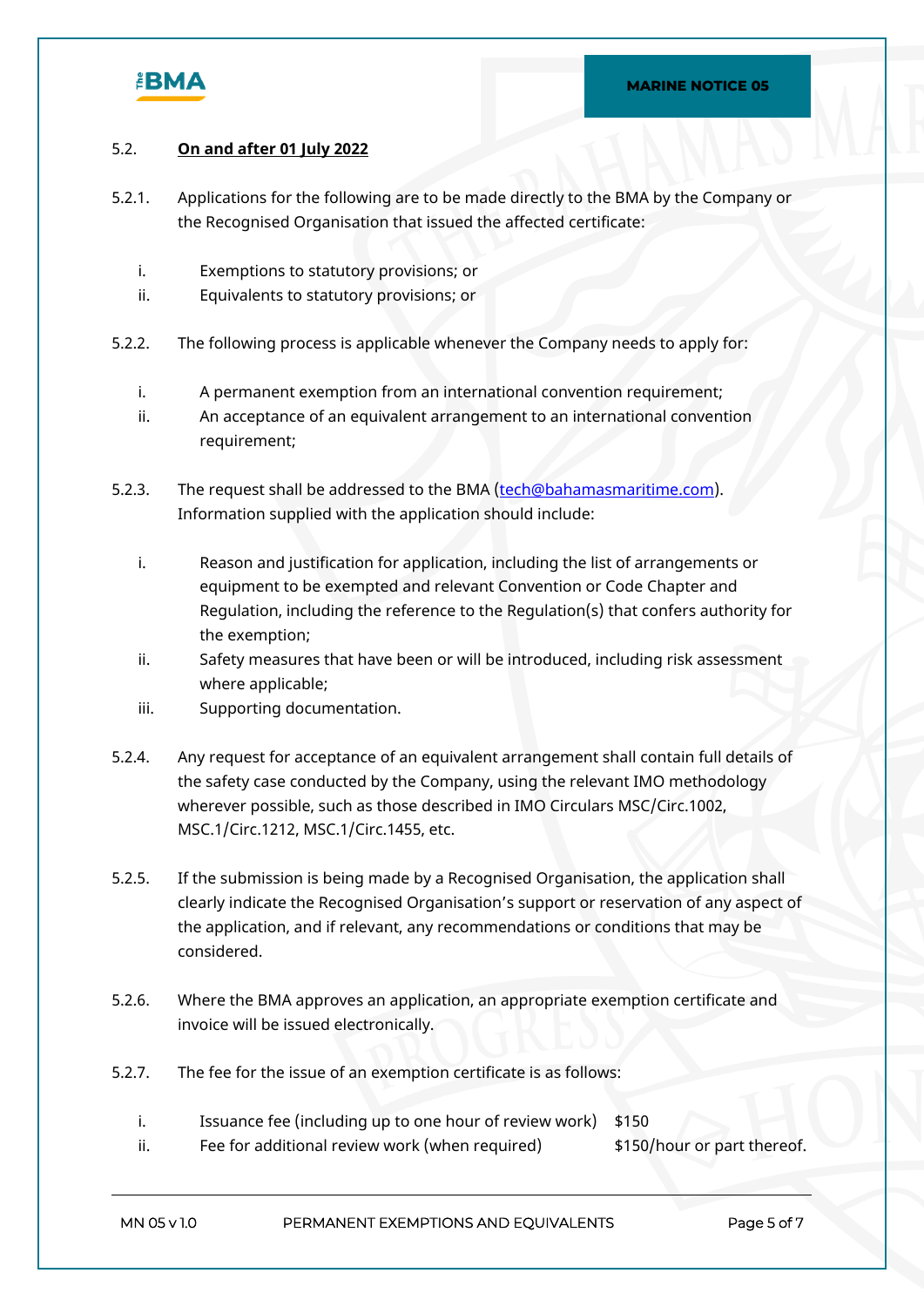

- 5.2.8. The invoice will be sent electronically to the Company.
- 5.2.9. Any decisions made by the BMA shall be treated on a case-by-case basis.
- 5.2.10. Copies of any Exemption Certificate issued by the BMA will be provided to the Recognised Organisation so that the exemption can be recorded on the relevant statutory certificate.

#### 5.3. **Existing Permanent Exemptions issued prior to 01 July 2022**

- 5.3.1. All existing permanent exemptions issued by Recognised Organisations prior to 01 July 2022 remain valid until the expiry date on the Exemption Certificate.
- 5.4. Where an exemption requires reissue at e.g., renewal surveys, the Company or Recognised Organisation shall apply for a new Exemption Certificate before the expiry date of the existing exemption.

#### **6. Queries**

6.1. Any queries on this Notice may be submitted to [tech@bahamasmaritime.com](mailto:tech@bahamasmaritime.com) or any BMA office.